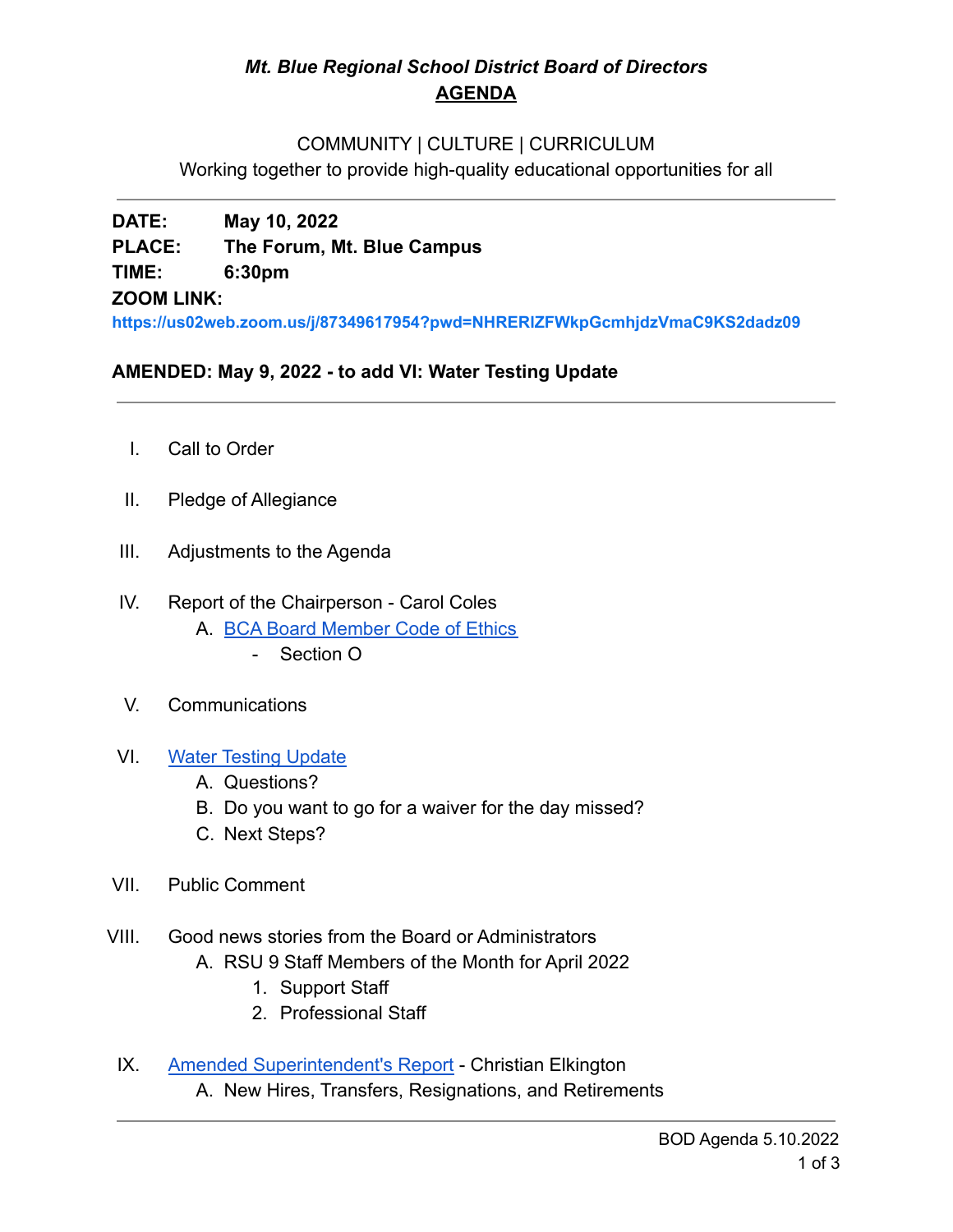- B. Strategic Planning Team Update (Chair Laflin)
- C. School Board Reps Progress (Chair Coles)
- D. Probationary and Continuing Contract Teachers
- E. Staff Appreciation Week
- F. Franklin County Teacher of the Year
- X. Administrator Reports
	- A. [Cape Cod Hill School](https://drive.google.com/file/d/1WmrmhSAYrwRbB7mQGrVZVSwz8toobtQH/view?usp=sharing) Lisa Sinclair, Principal
	- B. [Mt. Blue High School/Mt. Blue Campus](https://drive.google.com/file/d/10iqypC0YclemR0nOyhJI7Z4WNOh3NNY7/view?usp=sharing) Monique Poulin, Principal
	- C. [W.G. Mallett School](https://drive.google.com/file/d/1Vk5Sb3qjZYVqJh49cXj03WhIFFRaLmV4/view?usp=sharing) Tracy Williams, Principal
- XI. Presentations
	- A. None
- XII. Consent Agenda
	- A. New Hires
	- B. Board Minutes from [April 26, 2022](https://drive.google.com/file/d/1LDT5EtS3Bve2uwkxKbtsmjYA4sbRuIRq/view?usp=sharing)
	- C. Board Minutes from [May 3, 2022](https://drive.google.com/file/d/11Lq7Ns-u5o_sPNoPMfoSBOj-3J1F0h_q/view?usp=sharing)
	- D. Committee Report Outs and Minutes
		- 1. Operations Committee No Committee Meeting in May
		- 2. Personnel & Finance No Committee Meeting in May
		- 3. Educational Policy No Committee Meeting in May
	- *Motion to approve the consent agenda.*
- XIII. New Business
	- A. To appoint teachers to a 2nd- or -3rd year probationary contract or continuing contract
	- *● Motion to approve probationary and continuing contracts as proposed by the Superintendent in his amended report.*
	- B. Superintendent's Evaluation
		- 1. Review of Present Plan
		- 2. Feedback Loop
		- 3. [Superintendent Goals](https://drive.google.com/file/d/1pv772T8BbylrsYdPzoCTRu-JQAGYBIlx/view?usp=sharing)
	- C. COVID Reopening Plan Check-In Elkington/Columbia
		- 1. Information Updates
		- 2. Questions?
		- 3. Attendance and Staffing Updates